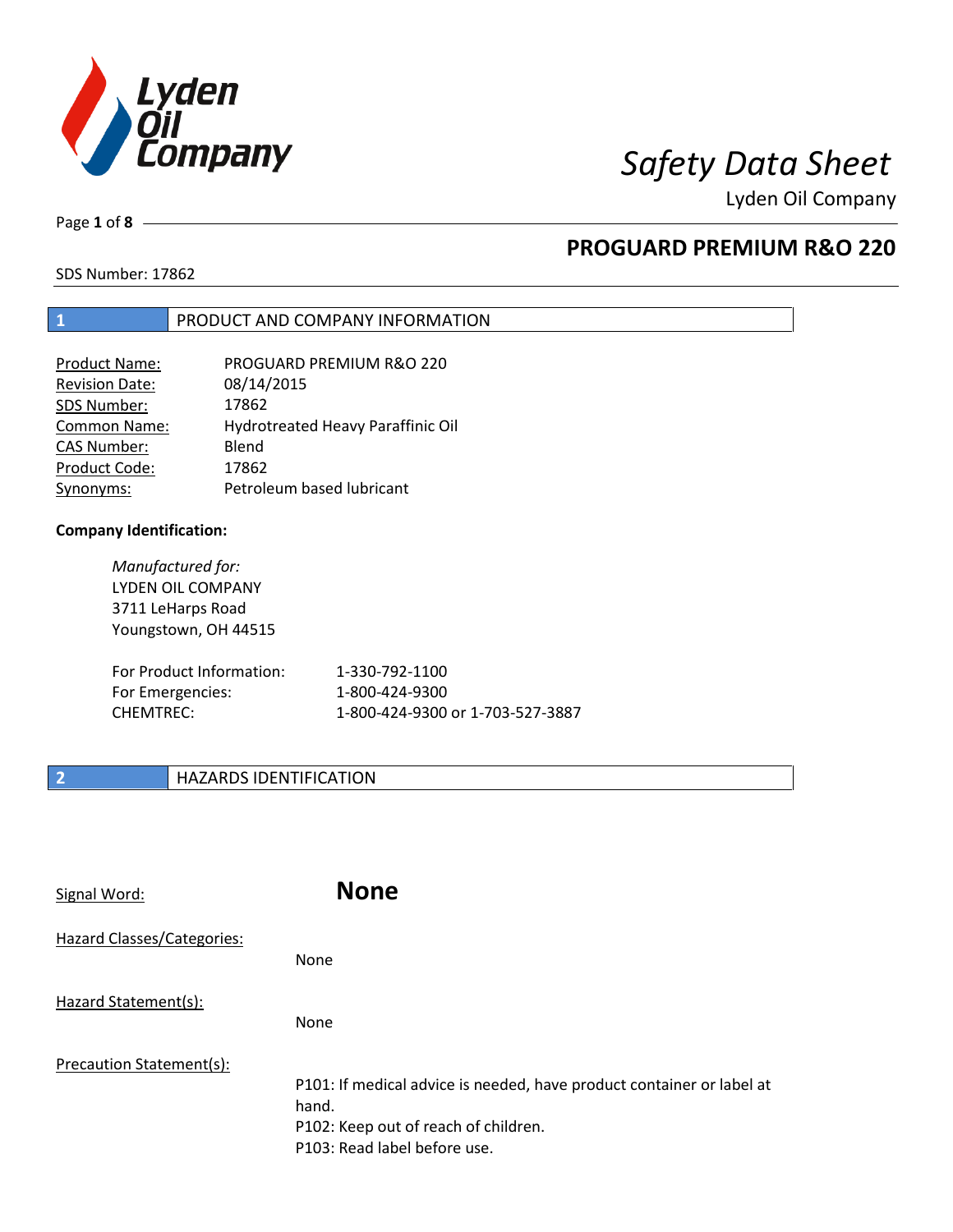

Lyden Oil Company

Page **2** of **8**

### **PROGUARD PREMIUM R&O 220**

SDS Number: 17862

Other Hazard Statement(s):

Repeated exposure may cause skin dryness or cracking.

|  | COMPOSITION / INFORMATION ON INGREDIENTS |  |
|--|------------------------------------------|--|
|--|------------------------------------------|--|

Ingredients:

*Mixture of the substances listed below with nonhazardous additions.* 

| <b>Chemical Name</b>                                      | <b>CAS Number</b> | Percentage |
|-----------------------------------------------------------|-------------------|------------|
| Distillates (petroleum), solvent-dewaxed heavy paraffinic | 64742-65-0        | $30 - 40$  |
| Residual oils, petroleum, solvent dewaxed                 | 64742-62-7        | 60-70      |
| Additives                                                 | N/A               | <1         |

*\*Any concentration shown as a range is to protect confidentiality or is due to batch variation.*

|  |  | <b>FIRST AID MEASURES</b> |
|--|--|---------------------------|
|--|--|---------------------------|

#### Description of First Aid Measures:

| Inhalation:          |                                                                                                                   |
|----------------------|-------------------------------------------------------------------------------------------------------------------|
|                      | If symptoms develop, move victim to fresh air. If symptoms persist,<br>obtain medical attention.                  |
| <b>Skin Contact:</b> |                                                                                                                   |
|                      | Wash with soap and water. Remove contaminated clothing and wash<br>before reuse. Get medical attention if needed. |
| Eye Contact:         |                                                                                                                   |
|                      | Rinse opened eye for several minutes under running water. If<br>symptoms persist, consult medical attention.      |
| Ingestion:           |                                                                                                                   |
|                      | Rinse mouth with water. If symptoms develop, obtain medical<br>attention.                                         |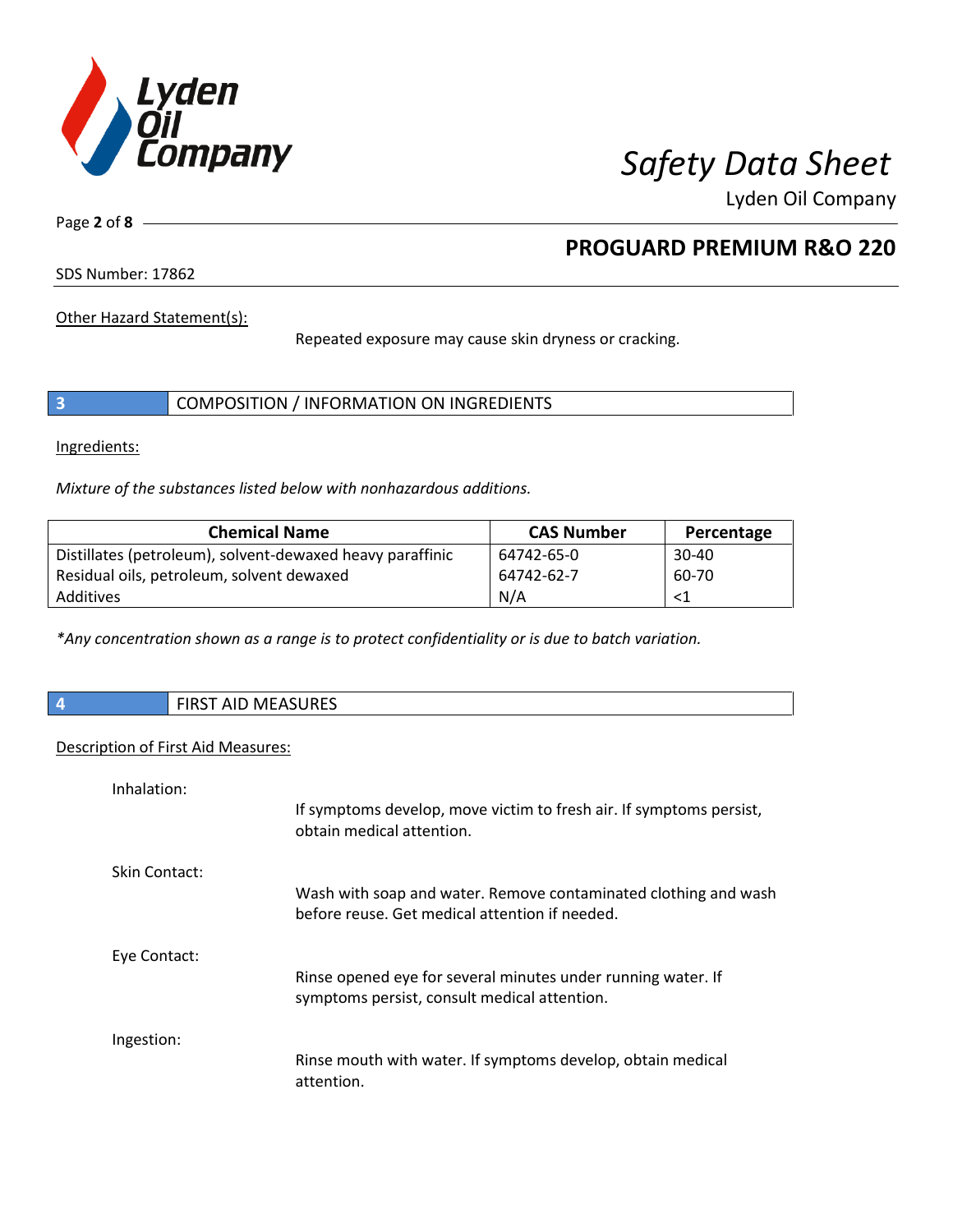

**PROGUARD PREMIUM R&O 220** 

Lyden Oil Company

SDS Number: 17862

Page **3** of **8**

| Symptoms and Effects, both acute and delayed:         | No further relevent data available.                                                                                                                                                               |
|-------------------------------------------------------|---------------------------------------------------------------------------------------------------------------------------------------------------------------------------------------------------|
| <b>Recommended Actions:</b>                           | Treat symptomatically. Call a doctor or poison<br>control center for guidance.                                                                                                                    |
| FIRE FIGHTING MEASURES<br>5                           |                                                                                                                                                                                                   |
| Recommended Fire-Extinguishing Equipment:             | Use dry powder, foam, or carbon dioxide fire<br>extinguishers. Water may be ineffective in fighting<br>an oil fire unless used by experienced fire fighters.                                      |
| Possible Hazards During a Fire:                       | Hazardous combustion products may include: A<br>complex mixture of airborne solid and liquid<br>particulates and gases (smoke). Carbon monoxide.<br>Unidentified organic and inorganic compounds. |
| Recommendations to Firefighters:                      | No special measures required.                                                                                                                                                                     |
| $6\phantom{1}6$<br><b>ACCIDENTAL RELEASE MEASURES</b> |                                                                                                                                                                                                   |
| <b>Personal Precautions:</b>                          | Avoid contact with skin, eyes, and clothing.<br>Keep away from sources of ignition.                                                                                                               |
| <b>Emergency Procedures:</b>                          | Contain spilled material, collect in suitable and<br>properly labled containers.                                                                                                                  |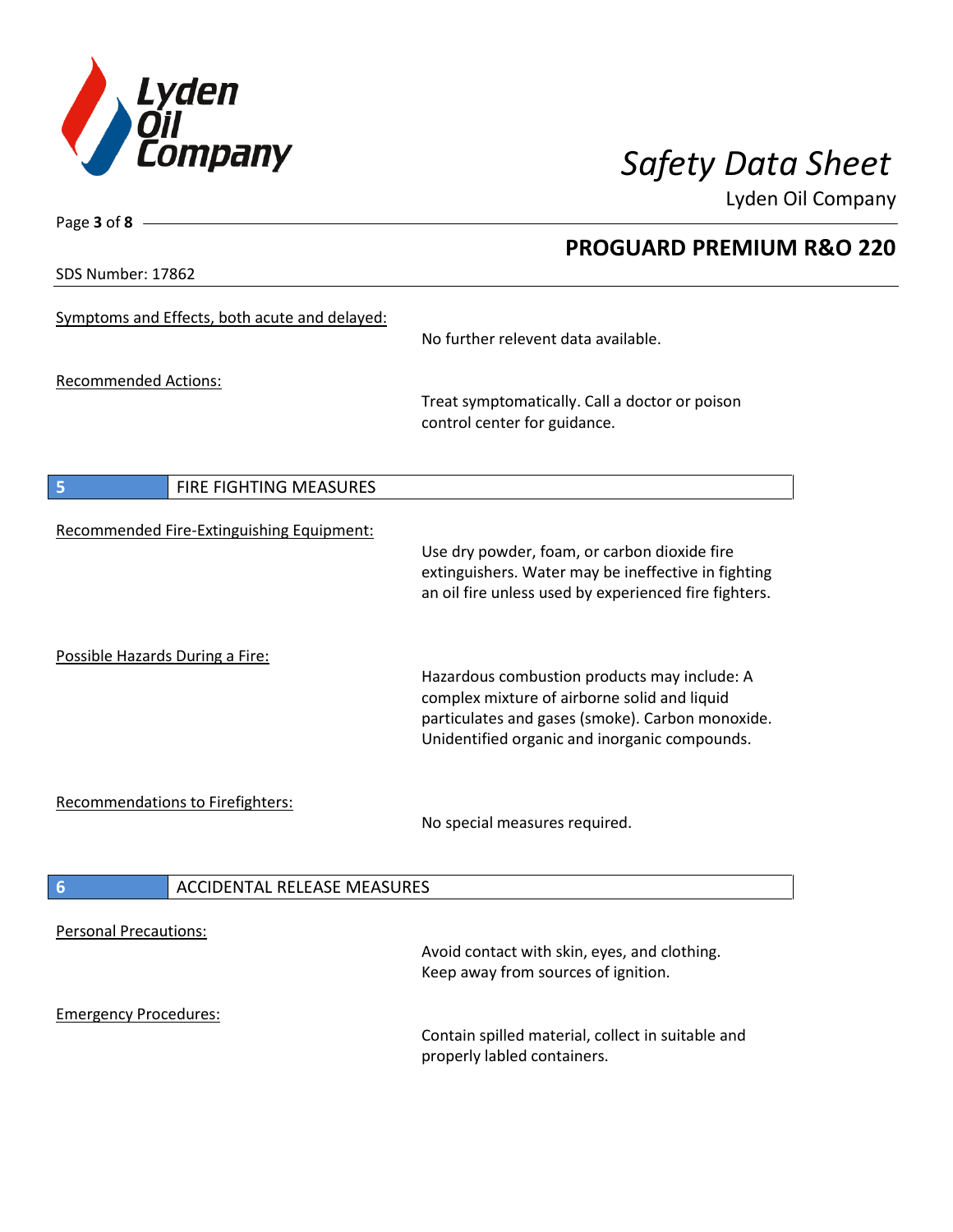

Page **4** of **8**

## *Safety Data Sheet*

Lyden Oil Company

|                                   |                                                 | <b>PROGUARD PREMIUM R&amp;O 220</b>                                                |  |
|-----------------------------------|-------------------------------------------------|------------------------------------------------------------------------------------|--|
| SDS Number: 17862                 |                                                 |                                                                                    |  |
| <b>Environmental Precautions:</b> |                                                 |                                                                                    |  |
|                                   |                                                 | Do not allow to reach sewage system or any water<br>course.                        |  |
|                                   |                                                 | Do not allow to enter ground waters.                                               |  |
| Cleanup Procedures:               |                                                 |                                                                                    |  |
|                                   |                                                 | Pick up excess with inert absorbant material.                                      |  |
|                                   |                                                 |                                                                                    |  |
|                                   | HANDLING AND STORAGE                            |                                                                                    |  |
|                                   |                                                 |                                                                                    |  |
| <b>Handling Precautions:</b>      |                                                 | Handle with care and avoid spillage on the floor.                                  |  |
|                                   |                                                 | Do not cut, weld, drill, grind, braze, or solder                                   |  |
|                                   |                                                 | container.                                                                         |  |
| <b>Storage Requirements:</b>      |                                                 |                                                                                    |  |
|                                   |                                                 | Keep container tightly sealed.<br>Keep away from sources of ignition.              |  |
|                                   |                                                 |                                                                                    |  |
| 8                                 |                                                 |                                                                                    |  |
|                                   | EXPOSURE CONTROLS / PERSONAL PROTECTION         |                                                                                    |  |
| <b>Exposure Limits:</b>           |                                                 |                                                                                    |  |
|                                   |                                                 | -64742-65-0 Distillates (petroleum), solvent-dewaxed heavy paraffinic (30-40%):    |  |
|                                   | ACGIH TLV - Long-term value: 5mg/m <sup>3</sup> |                                                                                    |  |
|                                   | OSHA PEL - Long-term value: 5mg/m <sup>3</sup>  |                                                                                    |  |
| <b>Engineering Controls:</b>      |                                                 |                                                                                    |  |
|                                   |                                                 | All ventilation should be designed in accordance                                   |  |
|                                   |                                                 | with OSHA standard (29 CFR 1910.94).                                               |  |
|                                   | Personal Protective Equipment:                  |                                                                                    |  |
|                                   |                                                 | Wash hands before breaks and at the end of work.<br>Use safety glasses and gloves. |  |
|                                   |                                                 |                                                                                    |  |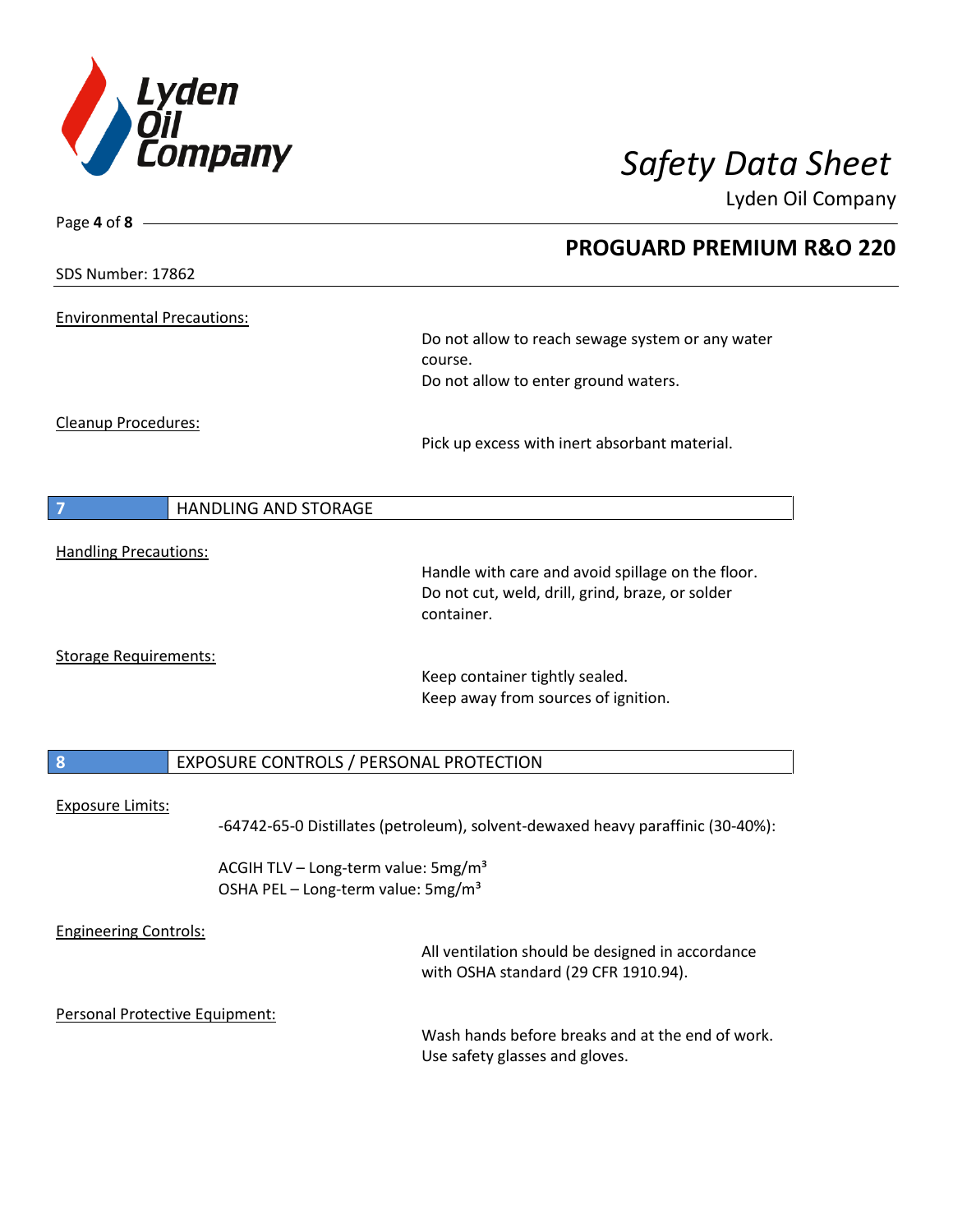

Lyden Oil Company

SDS Number: 17862

Page **5** of **8**

 $\overline{\phantom{a}}$ 

#### **PROGUARD PREMIUM R&O 220**

### **9** PHYSICAL AND CHEMICAL PROPERTIES

| Color:                        | Amber                                        |
|-------------------------------|----------------------------------------------|
| <b>Physical State:</b>        | Liquid                                       |
| Odor:                         | Data not available                           |
| Odor Threshold:               | Data not available                           |
| pH:                           | Data not available                           |
| <b>Melting Point:</b>         | Data not available                           |
| <b>Boiling Point:</b>         | $>425^\circ$ F                               |
| <b>Boiling Range:</b>         | Data not available                           |
| Flash Point:                  | 176.7° C / 350.1° F (PMCC Method)            |
| <b>Evaporation Rate:</b>      | Data not available                           |
| Flammability:                 | Data not available                           |
| Flammability Limits:          | Data not available                           |
| Vapor Pressure:               | Data not available                           |
| Vapor Density:                | Data not available                           |
| <b>Relative Density:</b>      | Data not available                           |
| Solubilities:                 | Insoluble in water                           |
| <b>Partition Coefficient:</b> | Data not available                           |
| Auto-Ignition Temperature:    | Data not available                           |
| Decomposition Temperature:    | Data not available                           |
| Viscosity:                    | 220 mm <sup>2</sup> /sec (kinematic at 40°C) |

| 10                          | STABILITY AND REACTIVITY |                                                                  |
|-----------------------------|--------------------------|------------------------------------------------------------------|
| Stability:                  |                          |                                                                  |
|                             |                          | Stable under normal conditions.                                  |
| Reactivity:                 |                          |                                                                  |
|                             |                          | Not reactive under normal conditions.                            |
| <b>Conditions to Avoid:</b> |                          |                                                                  |
|                             |                          | Extreme temperature, sparks, open flame, and<br>direct sunlight. |
| <b>Hazardous Reactions:</b> |                          |                                                                  |

No known hazardous reactions.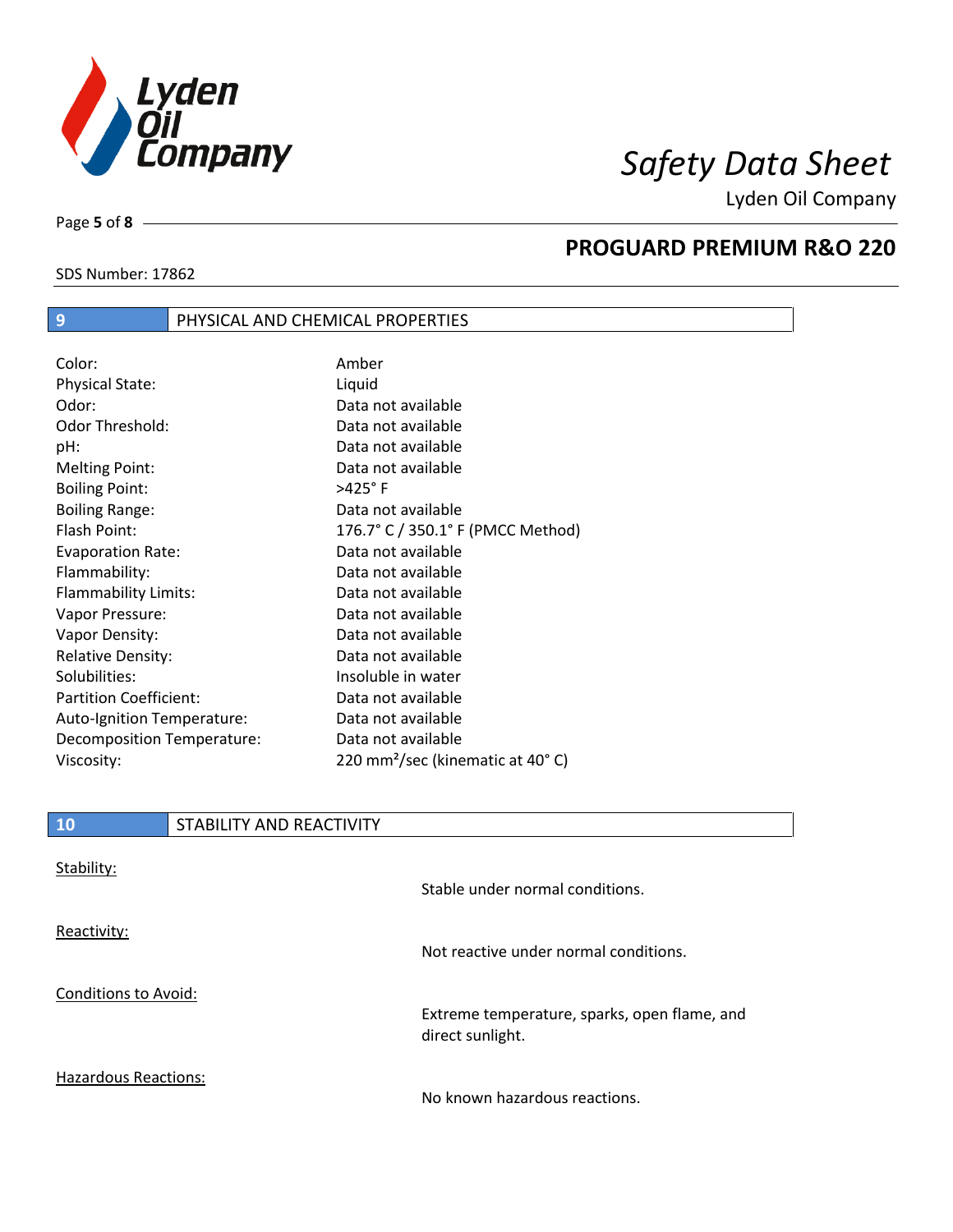

Lyden Oil Company

| Page 6 of 8 $-$                |                                     |                                                                                                                           |
|--------------------------------|-------------------------------------|---------------------------------------------------------------------------------------------------------------------------|
|                                |                                     | <b>PROGUARD PREMIUM R&amp;O 220</b>                                                                                       |
| SDS Number: 17862              |                                     |                                                                                                                           |
| <b>Incompatible Materials:</b> |                                     |                                                                                                                           |
|                                |                                     | No further relevant information available.                                                                                |
| <b>Decomposition Products:</b> |                                     |                                                                                                                           |
|                                |                                     | Hazardous decomposition products are not<br>expected to form.                                                             |
| <b>11</b>                      | <b>TOXICOLOGICAL INFORMATION</b>    |                                                                                                                           |
| Routes of Exposure:            |                                     |                                                                                                                           |
|                                |                                     | Skin and eye contact are the primary routes of<br>exposure although exposure may occur following<br>accidental ingestion. |
| <b>Exposure Effects:</b>       |                                     |                                                                                                                           |
|                                |                                     | Repeated skin contact may cause dermatitis or an<br>oil acne.                                                             |
| <b>Measures of Toxicity:</b>   |                                     |                                                                                                                           |
|                                |                                     | <b>Component Acute Toxicity Estimates:</b>                                                                                |
|                                |                                     | Residual oils, petroleum, solvent dewaxed:                                                                                |
|                                |                                     | Oral LD50: >5000 mg/kg (rat)                                                                                              |
|                                |                                     | Dermal LD50: >2000 mg/kg (rabbit)<br>Inhalative LC50: 2.18 mg/l (4 hours) (rat)                                           |
|                                | Carcinogenic/Mutagenic Precautions: |                                                                                                                           |
|                                |                                     | Non-carcinogenic and not expected to be<br>mutagentic.                                                                    |
|                                |                                     |                                                                                                                           |

#### **12** ECOLOGICAL INFORMATION

Ecological Precautions:

Avoid exposing to the environment.

Ecological Effects:

No specific environmental or aquatic data available.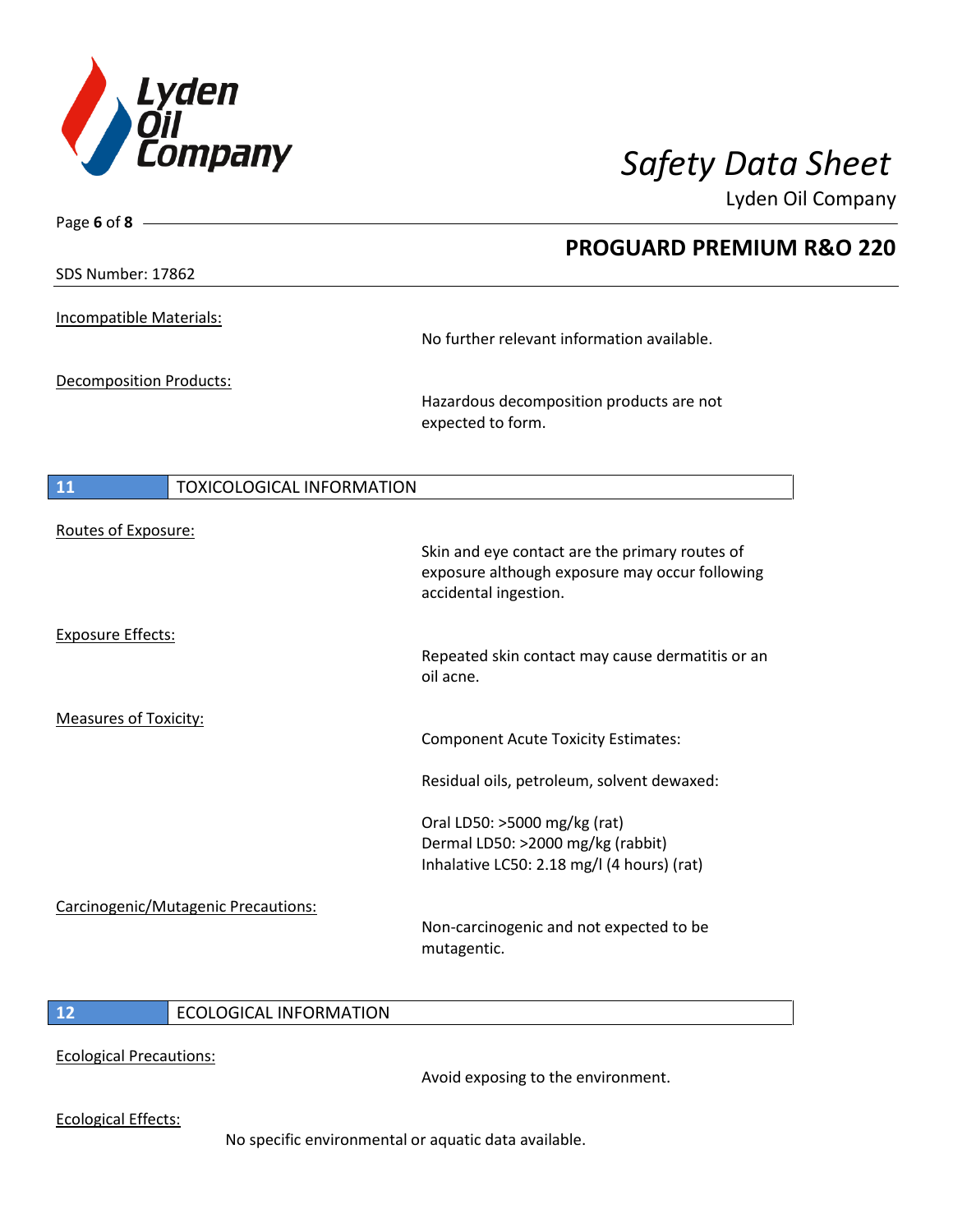

**PROGUARD PREMIUM R&O 220** 

Lyden Oil Company

SDS Number: 17862

Page **7** of **8**

| 13                                               | DISPOSAL CONSIDERATIONS                  |                                                                                             |
|--------------------------------------------------|------------------------------------------|---------------------------------------------------------------------------------------------|
| Disposal Methods:                                |                                          |                                                                                             |
|                                                  |                                          | Dispose of waste material in accordance with all<br>local, state, and federal requirements. |
| Disposal Containers:                             |                                          | Use properly approved container for disposal.                                               |
| <b>Special Precautions:</b>                      |                                          | Do not flush to surface waters or drains.                                                   |
| 14                                               | <b>TRANSPORT INFORMATION</b>             |                                                                                             |
| <b>UN Number:</b>                                | Data not available                       |                                                                                             |
| <b>UN Shipping Name:</b>                         | Data not available                       |                                                                                             |
| <b>Transport Hazard Class:</b><br>Packing Group: | Data not available<br>Data not available |                                                                                             |
| <b>Environmental Hazards:</b>                    |                                          |                                                                                             |
|                                                  |                                          | Data not available                                                                          |
| <b>Bulk Transport Guidance:</b>                  |                                          | Data not available                                                                          |
|                                                  |                                          |                                                                                             |
| <b>Special Precautions:</b>                      |                                          | Not regulated by DOT.                                                                       |
|                                                  |                                          |                                                                                             |
| 15                                               | <b>REGULATORY INFORMATION</b>            |                                                                                             |

This material and all of its components are listed on the Inventory of Existing Chemical Substances under the Toxic Substances Control Act.